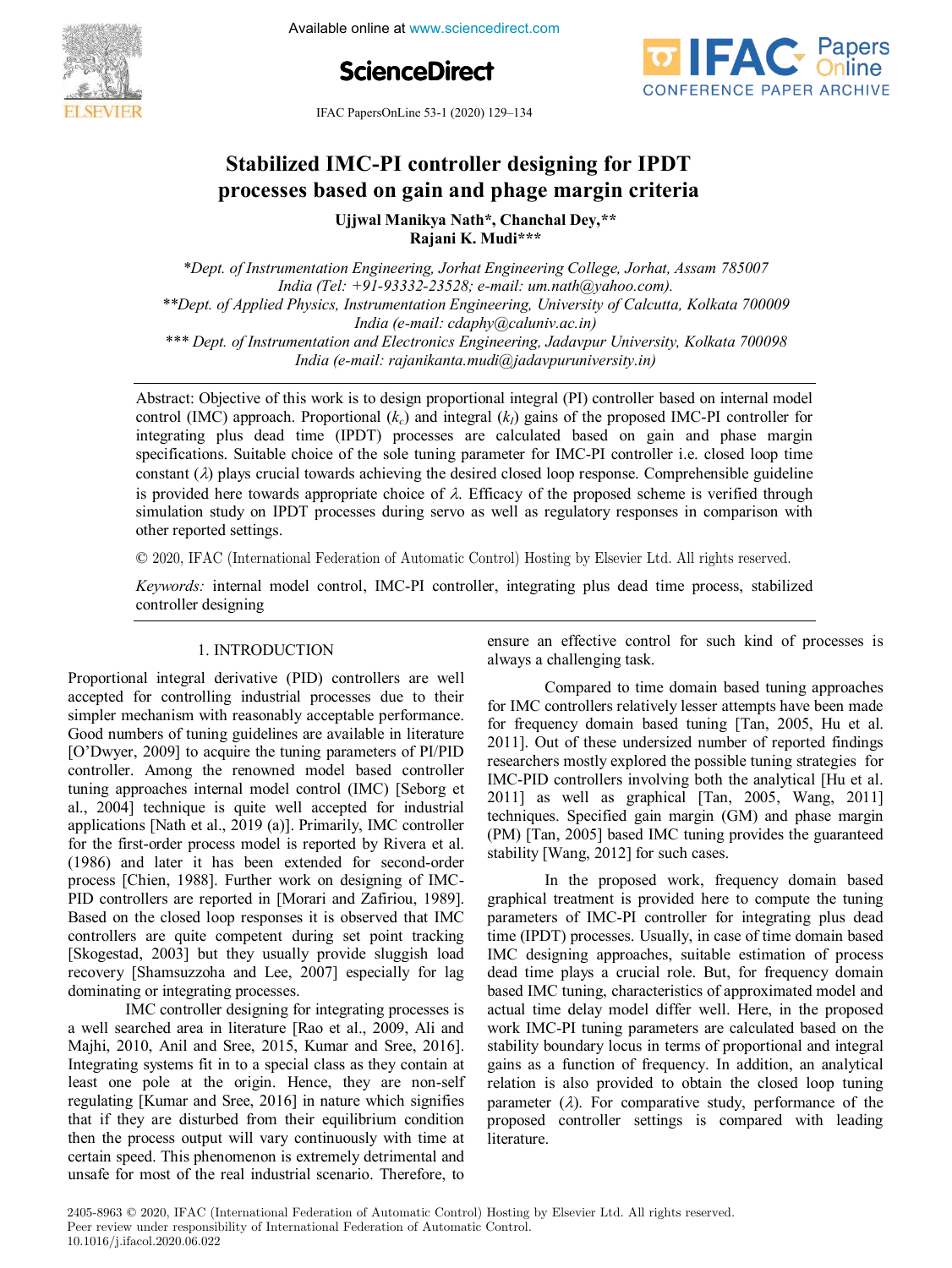## 2. INTERNAL MODEL CONTROLLER

Fig. 1 shows the block diagram of an internal model control (IMC) scheme [Rivera et al. 1986, Seborg et al. 2004, Shamsuzzoha and Lee 2007, Nath et al. 2019 (a) (b)] and its equivalent feedback structure is shown in Fig. 2. From the inner loop of Fig. 2, IMC-PI controller expression is given by

$$
G_c(s) = \frac{q(s)}{1 - \tilde{G}_p(s)q(s)}.
$$
\n<sup>(1)</sup>



Fig. 1 Basic block diagram of internal model controller.

To compute the tuning parameters for IPDT process, a typical example of IPDT process model is chosen as

$$
G_p(s) = \frac{k_p}{s} e^{-\theta s}.
$$
 (2)

To design IMC-PI controller for IPDT process as given by Eqn. (2) three basic steps are required as follows –

**Step I:** IPDT model is factorized into integrating (invertible) and time delay (non-invertible) parts:

 $G_p(s) = G_{p+}(s)G_p$  $\boldsymbol{k}$  $\left[\frac{ep}{s}\right]e^{-\theta s}$ .

**Step II:** Model inversion is done for the invertible part of  $\tilde{G}_p(s)$  i.e.  $\tilde{q}(s) = \frac{s}{k}$  $\frac{3}{k_p}$ .

**Step III:** A filter is cascaded  $(f(s) = \frac{1}{\lambda s + 1})$  with the inverted process model to formulate the controller proper. So, the actual IMC controller takes the form

$$
q(s) = \frac{s}{k_p(\lambda s + 1)}.
$$
\n(3)

Substituting the values from Eqn. (2) and Eqn. (3) in to Eqn. (1) controller structure is given by Eqn. (4)

$$
G_c(s) = \frac{\frac{s}{k_p(s+1)}}{1 - \left(\frac{k_p}{s}e^{-\theta s}\right)\left(\frac{s}{k_p(s+1)}\right)}\ .
$$
 (4)

After simplification of Eqn. (4),  $G_c(s)$  can be expressed as

$$
G_c(s) = \frac{s}{k_p(s+1) - k_p e^{-\theta s}} \tag{5}
$$



Fig. 2 Equivalent block diagram of IMC controller.

## 3. PROPOSED IMC-PI TUNING BASED ON GM AND PM

Expression of the proposed IMC-PI controller is given by Eqn. (6) where  $k_c$  and  $k_I$  are the proportional gain and integral gain respectively.

$$
G_c(s) = \frac{s k_c + k_l}{s} \,. \tag{6}
$$

Now, equating Eqn. (5) and Eqn. (6) i.e. the expressions for  $G_c($ 

$$
\frac{sk_c + k_I}{s} = \frac{s}{k_p(ks+1) - k_p e^{-\theta s}}.
$$
\n<sup>(7)</sup>

Here, the proposed method is based on graphical plot of the stability boundary locus in the  $k_c$  -  $k_l$  plane, and consequently stabilizing values of the tuning parameters for PI controller is computed for IPDT processes. Now, substituting  $s = j\omega$  in Eqn. (7) and expressing  $e^{-\theta s}$  in polar form

$$
\frac{j\omega k_c + k_I}{j\omega} = \frac{j\omega}{k_p[(j\omega\lambda + 1) - (cos\omega\theta - jsin\omega\theta)]}.
$$
 (8)

After simplifying Eqn. (8) resulting expression is given by

$$
k_p(j\omega k_c + k_I)[(j\omega \lambda + 1) - cos\omega\theta + j sin\omega\theta] = -\omega^2,
$$
  
\n
$$
\Rightarrow k_p \left[ \frac{(-\omega^2 \lambda k_c - \omega k_c sin\omega\theta + k_I - k_I cos\omega\theta) +}{j(\omega k_c - \omega k_c cos\omega\theta + \omega\lambda k_I + k_I sin\omega\theta)} \right] = -\omega^2.
$$
\n(9)

Now, comparing the real and imaginary terms from both sides of Eqn. (9) two relations are obtained as given by Eqn. (10) and Eqn. (11) respectively

$$
k_p(-\omega^2 \lambda k_c - \omega k_c \sin \omega \theta + k_l - k_l \cos \omega \theta) = -\omega^2, (10)
$$
  

$$
k_p(\omega k_c - \omega k_c \cos \omega \theta + \omega \lambda k_l + k_l \sin \omega \theta) = 0.
$$
 (11)

From Eqn. (11)  $k_l$  can be expressed as

$$
k_I = \frac{\omega k_c (\cos \omega \theta - 1)}{\omega \lambda + \sin \omega \theta} \,. \tag{12}
$$

From Eqn. (10) one can write

$$
k_c(-\omega^2 \lambda k_p - \omega k_p \sin \omega \theta) + k_l(k_p - k_p \cos \omega \theta) = -\omega^2.
$$
\n(13)

Now, substituting the value of  $k_l$  from Eqn. (12) in Eqn. (13)

$$
k_c(-\omega^2 \lambda k_p - \omega k_p \sin \omega \theta) +
$$
  

$$
\frac{\omega k_c(\cos \omega \theta - 1)}{\omega \lambda + \sin \omega \theta} (k_p - k_p \cos \omega \theta) = -\omega^2.
$$
 (14)

Hence, proportional gain  $k_c$  can be expressed as

$$
k_c = \frac{-\omega^2(\omega \lambda + \sin \omega \theta)}{k_p[(\omega \lambda + \sin \omega \theta)(-\omega^2 \lambda - \omega \sin \omega \theta) + \omega(\cos \omega \theta - 1)(1 - \cos \omega \theta)]}.
$$
 (15)

Now, from Eqn. (12), expression of the integral gain i.e.  $k_I$ can be computed as given by Eqn. (16)

$$
k_I = \frac{-\omega^3(\cos\omega\theta - 1)}{k_p[(\omega\lambda + \sin\omega\theta)(-\omega^2\lambda - \omega\sin\omega\theta) + \omega(c\cos\omega\theta - 1)(1 - \cos\omega\theta)]}.\tag{16}
$$

Here, it is assumed that the desired phase margin (PM) is  $\gamma$ and gain margin (GM) is *A* for guaranteed stability of the IMC-PI controller and hence  $\phi = \theta + \gamma$ . So, the Eqn. (15) and Eqn. (16) can be represented by Eqn. (17) and Eqn. (18) respectively.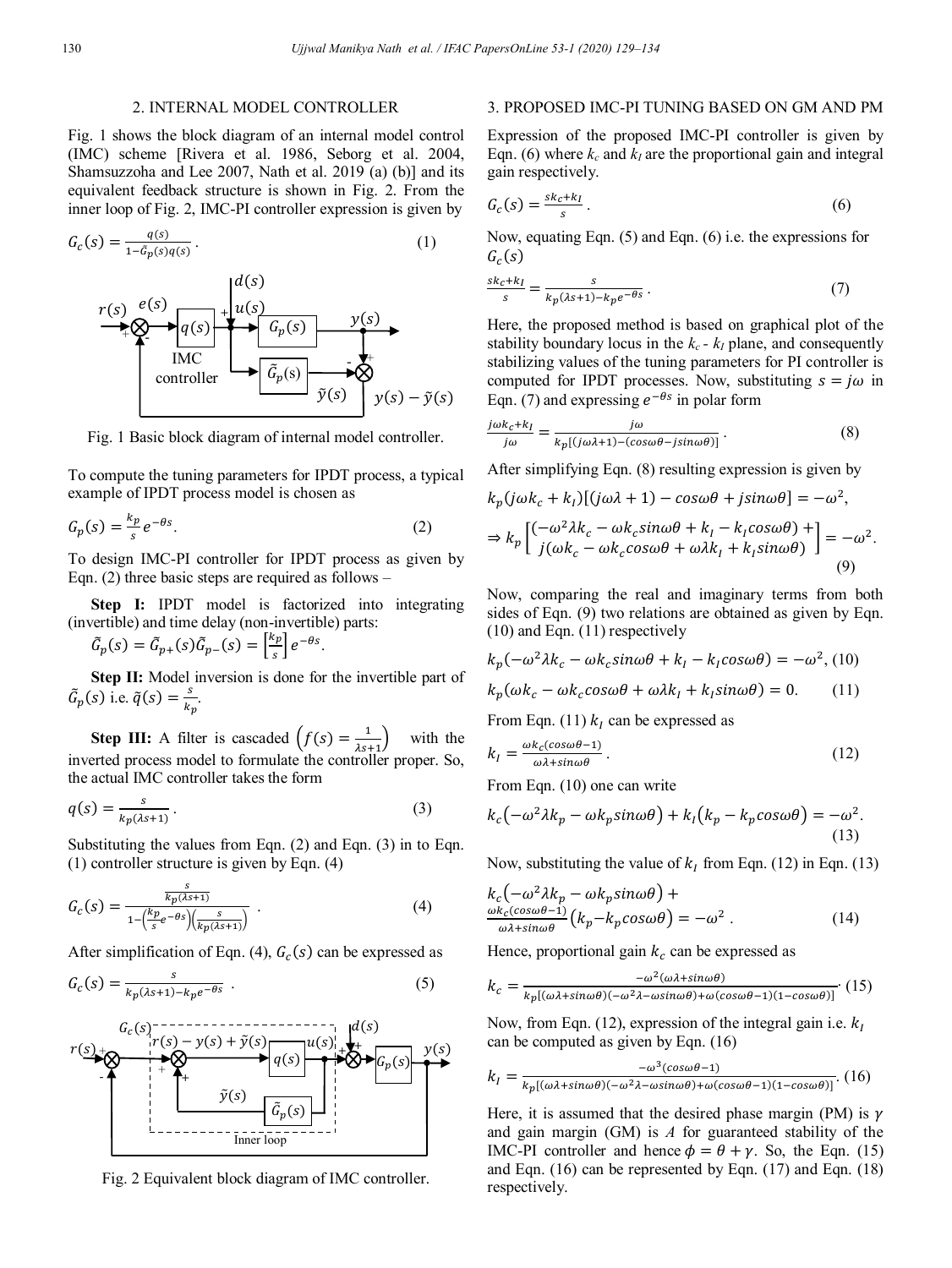$$
k_c = \frac{-\omega^2(\omega\lambda + \sin\omega\phi)}{\lambda k_p[(\omega\lambda + \sin\omega\phi)(-\omega^2\lambda - \omega\sin\omega\phi) + \omega(cos\omega\phi - 1)(1 - cos\omega\phi)]}, (17)
$$
  

$$
k_l = \frac{-\omega^3(cos\omega\phi - 1)}{\lambda k_p[(\omega\lambda + \sin\omega\phi)(-\omega^2\lambda - \omega\sin\omega\phi) + \omega(cos\omega\phi - 1)(1 - cos\omega\phi)]}.
$$

Subsequently, the unknown parameter is  $\lambda$  i.e. the closed loop time constant is required to be chosen and it must be accomplished judiciously. According to the guideline provided in [Rao et al. 2009]  $\lambda$  may be considered as 0.80 to  $3\theta$  to achieve acceptable closed loop performances. In [Grimholt and Skogested, 2018] authors suggested that  $\lambda$  may be chosen as 1.5 $\theta$ ,  $\theta$  and 0.5 $\theta$  for smoother, tighter, and further aggressive tuning respectively. Now, to obtain an analytical relation to choose  $\lambda$  closed loop characteristic equation can be written as

$$
1 + G_p(s)G_c(s) = 0.
$$
 (19)

Substituting the values of  $G_p(s)$  and  $G_c(s)$  from Eqn. (2) and Eqn. (3) in Eqn. (19) the resulting expression is given by

$$
1 + \left(\frac{k_p}{s}e^{-\theta s}\right) \left(\frac{s}{k_p(\lambda s + 1) - k_p e^{-\theta s}}\right) = 0.
$$
 (20)

After simplifying Eqn. (20) can be written as

$$
1 + \frac{e^{-\theta s}}{\lambda s + 1 - e^{-\theta s}} = 0.
$$
 (21)

Using first order Pade's approximation  $e^{-\theta s}$  can be approximated as  $\frac{-0.505+1}{0.5\theta s+1}$  and hence Eqn. (21) can be expressed as

$$
1 + \frac{\frac{-0.5\theta s + 1}{0.5\theta s + 1}}{\lambda s + 1 - \frac{-0.5\theta s + 1}{0.5\theta s + 1}} = 0,
$$
  
\n
$$
\Rightarrow 0.5\theta \lambda s^2 + (0.5\theta + \lambda)s + 1 = 0,
$$
  
\n
$$
\Rightarrow s = \frac{-(0.5\theta + \lambda) \pm \sqrt{(0.5\theta + \lambda)^2 - 2\theta\lambda}}{\theta\lambda}.
$$
 (22)

Now, for having the real value for *s* from Eqn. (22)

$$
(0.5\theta + \lambda)^2 - 2\theta\lambda \ge 0,\tag{23}
$$

$$
\Rightarrow 0.25\theta^2 + \theta\lambda + \lambda^2 - 2\theta\lambda \ge 0,
$$
  

$$
\Rightarrow \lambda \ge \frac{\theta}{2}.
$$
 (24)

So, from Eqn. (24), it is found that  $\lambda \geq \frac{b}{2}$  which is found to be a good choice for IMC-PI tuning parameters. Here,  $\lambda = 0.5\theta$  is chosen during simulation study.

## 4. SIMULATION RESULT

Simulation study is performed with three well-known integrating plus dead time (IPDT) process models under unit step set point tracking and unit step load change. To obtain the IMC-PI tuning parameters for individual model graphical analysis is made related to their respective stability boundary locus in  $k_c$  -  $k_I$  plane based on Eqns. (17) and (18). The guideline for stability margins (GM and PM) are chosen from [Tan, 2005]. Performance assessment of the proposed scheme is estimated through simulation study for IPDT process models in terms of performance indices - integral absolute error (IAE) =  $\int_0^{\infty} e(t)dt$  and total variation (TV) in control

action =  $\sum_{k=1}^{\infty} |u_{k+1} - u_k|$  (control action is considered as a discretized sequence  $u_1, u_2, u_3... u_k...$ ). The desired GM and PM values for all three IPDT models are considered to be  $A = 2.5$  and  $\gamma = 45^{\circ}$  respectively as per the guideline provided by Tan (2005).

#### **Process model I**:  $\frac{a}{s}e^{-}$

This purely integrating process model is widely accepted for representing the behaviour of distillation column reported in [Chen and Seborg, 2002, Shamsuzzoha and Lee, 2007, Panda, 2008, Ali and Majhi, 2010, Kumar and Sree, 2016]. To compute the tuning the parameters  $(k_c, k_l)$  stability boundary plot is made based on Eqns. (17) and (18) over the frequency  $(\omega)$  range 0 to 1 rad/sec as shown in Fig. 3(a). Associated controller tuning parameters are listed in Table 1 and the corresponding closed loop responses are shown in Fig. 3(b). Based on closed loop responses as depicted in Fig. 3(b) and from performance indices (IAE, TV) it is clear that enhanced load rejection with acceptable set point tracking may be obtained with  $k_c = 0.4054$  and  $k_l = 0.0128$ . Here, the chosen value of the controller parameter is represented by the vertical dotted line as shown in Fig 3(a).





(b) Fig. 3 (a) Stability region for  $GM \ge 2.5$  and  $PM \ge 45^{\circ}$ , (b) closed loop response of Process model I.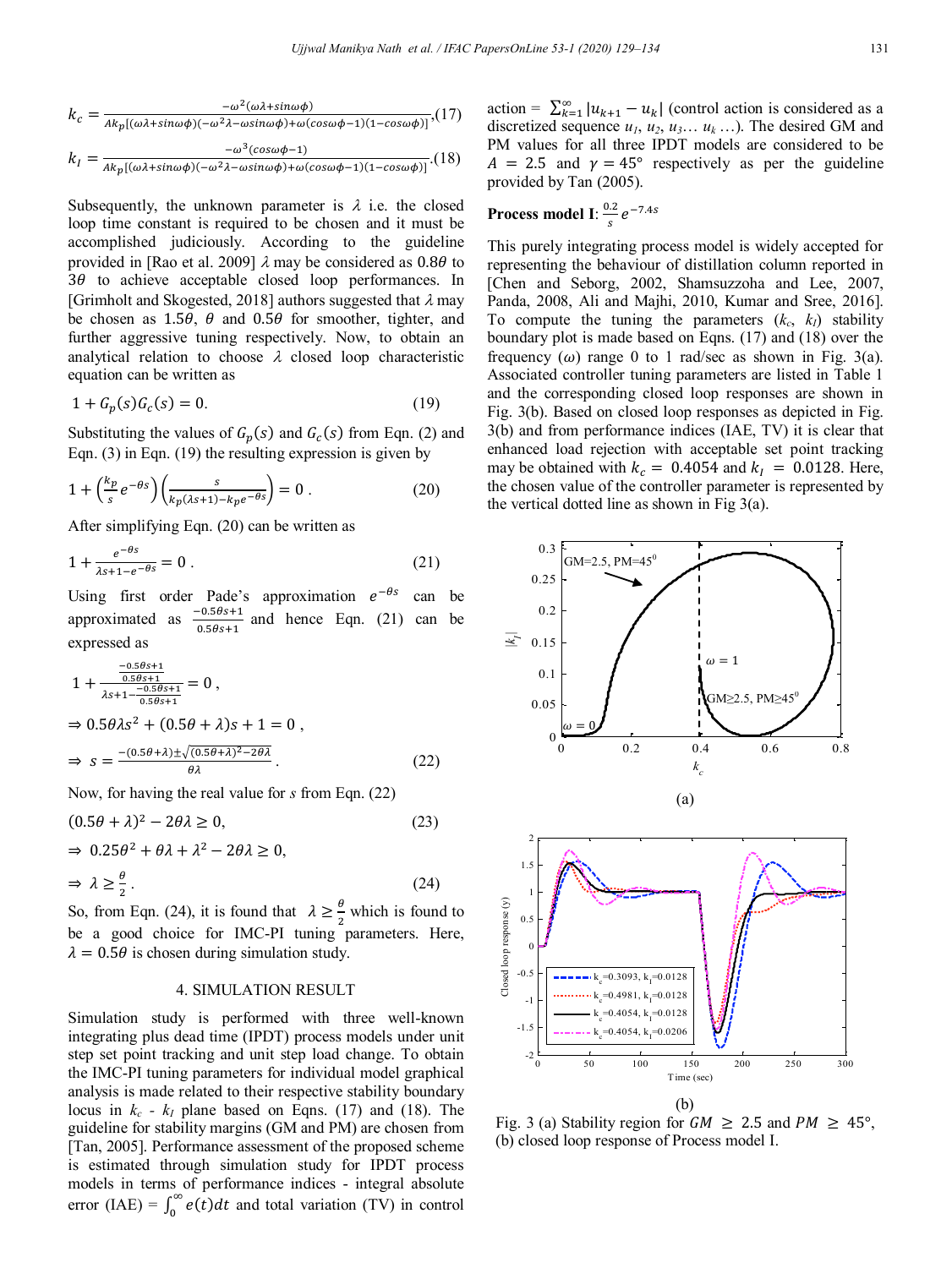

Fig. 4 Closed loop response of Process model I with Panda (2008) and proposed method.

The proposed PI tuning parameters  $(k<sub>c</sub> = 0.4054$  and  $k_I$  = 0.0128) and PID settings by Panda (2008) (k 0.355,  $k_I = 0.012$ , and  $k_D = 0.64$ ) are tested on Process model I and the corresponding closed loop responses along with control actions are shown in Fig. 4. Tuning parameters for both the controller and related performance indices are listed in Table 2. Fig. 4 and Table 2 substantiate the supremacy of the proposed controller in comparison to well accepted PID settings by Panda (2008).

# **Process model II**  $\frac{0.05}{s}e^{-t}$

This IPDT model is reported in a relatively recent work [Anil and Sree, 2015]. As already mentioned that to ensure GM  $(A = 2.5)$  and PM  $(\gamma = 45^{\circ})$  according to [Tan, 2005] tuning the parameters  $(k_c, k_l)$  are computed from the stability boundary plot as shown in Fig. 5(a) over the frequency  $(\omega)$ range 0 to 1.5 rad/sec. Corresponding controller tuning parameters and performance indices are listed in Table 2.





Fig. 5 (a) Stability region for  $GM \ge 2.5$  and  $PM \ge 45^{\circ}$ , (b) closed loop response of Process model II.



Fig. 6 Closed loop response of Process model II with SIMC (2003) and proposed method.

Closed loop responses are shown in Fig. 5(b). From Fig. 5(b) and respective performance indices (IAE, TV) it is clear that enhanced load rejection with acceptable set point tracking may be ensured with  $k_c = 2.3675$  and  $k_l = 0.1096$ . The chosen IMC-PI controller parameters are represented by the vertical dotted line as depicted in Fig 5(a).

Closed loop performance of the proposed IMC-PI controller ( $k_c = 2.3675$  and  $k_l = 0.1096$ ) is compared with SIMC controller  $(k_c = 2 \text{ and } k_l = 0.05)$  by Skogestad (2003). Fig. 6 shows closed loop operation during set point tracking and load recovery for both the settings. Associated performance indices are listed in Table 2. From the Fig. 6 and Table 2, it is clear that proposed method provides improved load rejection with acceptable set point response compared to SIMC settings.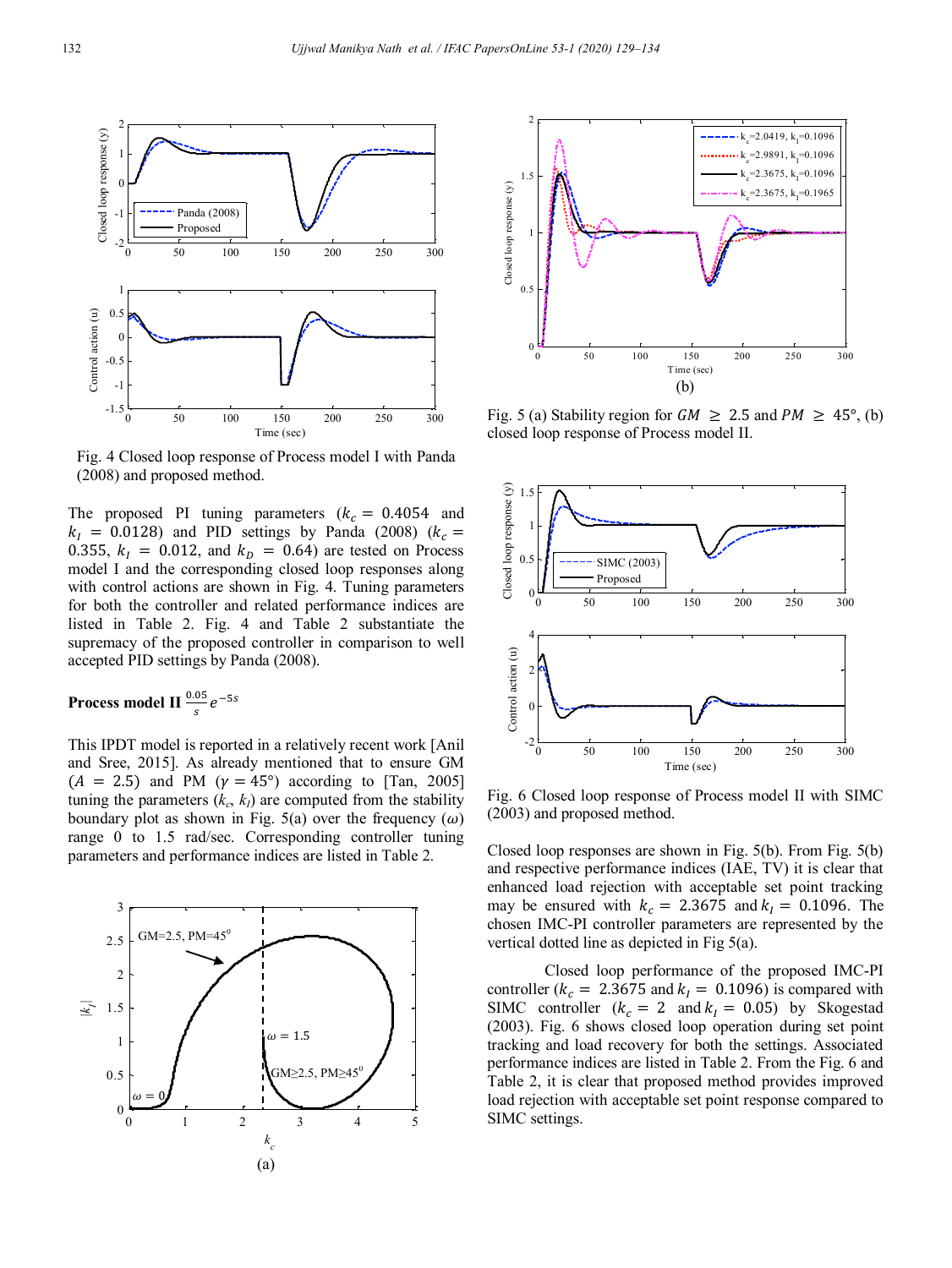# **Process model III**  $\frac{1}{s}e^{-t}$

This IPDT process model is chosen from [Skogestad 2003 and Shamsuzzoha, 2010, Shamsuzzoha, 2013]. According to the prior consideration related to desired GM and PM values stability boundary is plotted in  $k_c$  -  $k_I$  plane as shown in Fig. 7(a) based on Eqns. (17) and (18) over the frequency  $(\omega)$ range 0 to 8 rad/sec. Related controller tuning parameters and performance indices are listed in Table 1 and the corresponding closed loop responses are shown in Fig. 7(b). Fig. 7(b) and respective performance indices (IAE, TV) clearly reveal that improved load rejection with acceptable set point tracking may be ensured with  $k_c = 0.6724, k_l =$ 0.1384. The chosen controller parameter is represented by the vertical dotted line in Fig 7(a).



Fig. 7 (a) Stability region for  $GM \ge 2.5$  and  $PM \ge 45^{\circ}$ , (b) closed loop response of Process model III.

Closed loop performance comparison is made with set point overshoot method (SOM) reported by Shamsuzzoha and Skogestad (2010). SOM controller settings are given by  $k_c = 0.496$  and  $k_l = 0.062$  for Process model III. Closed loop responses along with control actions for both the proposed  $(k_c = 0.6724$  and  $k_l = 0.1384$ ) and SOM controllers are shown in Fig. 8. Performance indices in terms of IAE and TV values are listed in Table 2. Superior load rejection behaviour with acceptable set point tracking response is observed for the proposed IMC-PI compared to SOM controller.



Fig. 8 Closed loop response of Process model III with SOM (2010) and proposed method.

**Table 1. Controller tuning parameters with related performance indices**

|                          |                          |        | <b>Performance indices</b> |       |                |       |
|--------------------------|--------------------------|--------|----------------------------|-------|----------------|-------|
| <b>Process</b><br>model  | Controller<br>parameters |        | Set point<br>tracking      |       | Load rejection |       |
|                          | $k_c$                    | $k_I$  | <b>IAE</b>                 | TV    | <b>TAE</b>     | TV    |
|                          | 0.3093                   | 0.0128 | 35.04                      | 1.077 | 110.61         | 3.371 |
| $\frac{0.2}{s}e^{-7.4s}$ | 0.4981                   | 0.0128 | 24.17                      | 1.65  | 77.55          | 3.275 |
|                          | 0.4054                   | 0.0128 | 26.06                      | 1.255 | 78.13          | 3.079 |
|                          | 0.4054                   | 0.0206 | 35.75                      | 1.794 | 80.88          | 4.166 |
| $\frac{0.05}{s}e^{-5s}$  | 2.0419                   | 0.1096 | 20.59                      | 6.55  | 10.72          | 3.171 |
|                          | 2.9891                   | 0.1096 | 16.33                      | 9.928 | 9.113          | 3.287 |
|                          | 2.3675                   | 0.1096 | 17.56                      | 7.237 | 8.957          | 3.05  |
|                          | 2.3675                   | 0.1965 | 27.27                      | 11.87 | 10.19          | 4.635 |
| $\frac{1}{s}e^{-s}$      | 0.5125                   | 0.1384 | 4.132                      | 1.65  | 8.535          | 3.191 |
|                          | 0.6724                   | 0.1384 | 3.374                      | 2.12  | 7.202          | 3.133 |
|                          | 0.5823                   | 0.1384 | 3.602                      | 1.801 | 7.233          | 3.079 |
|                          | 0.5823                   | 0.2126 | 7.774                      | 2.479 | 7.595          | 4.014 |